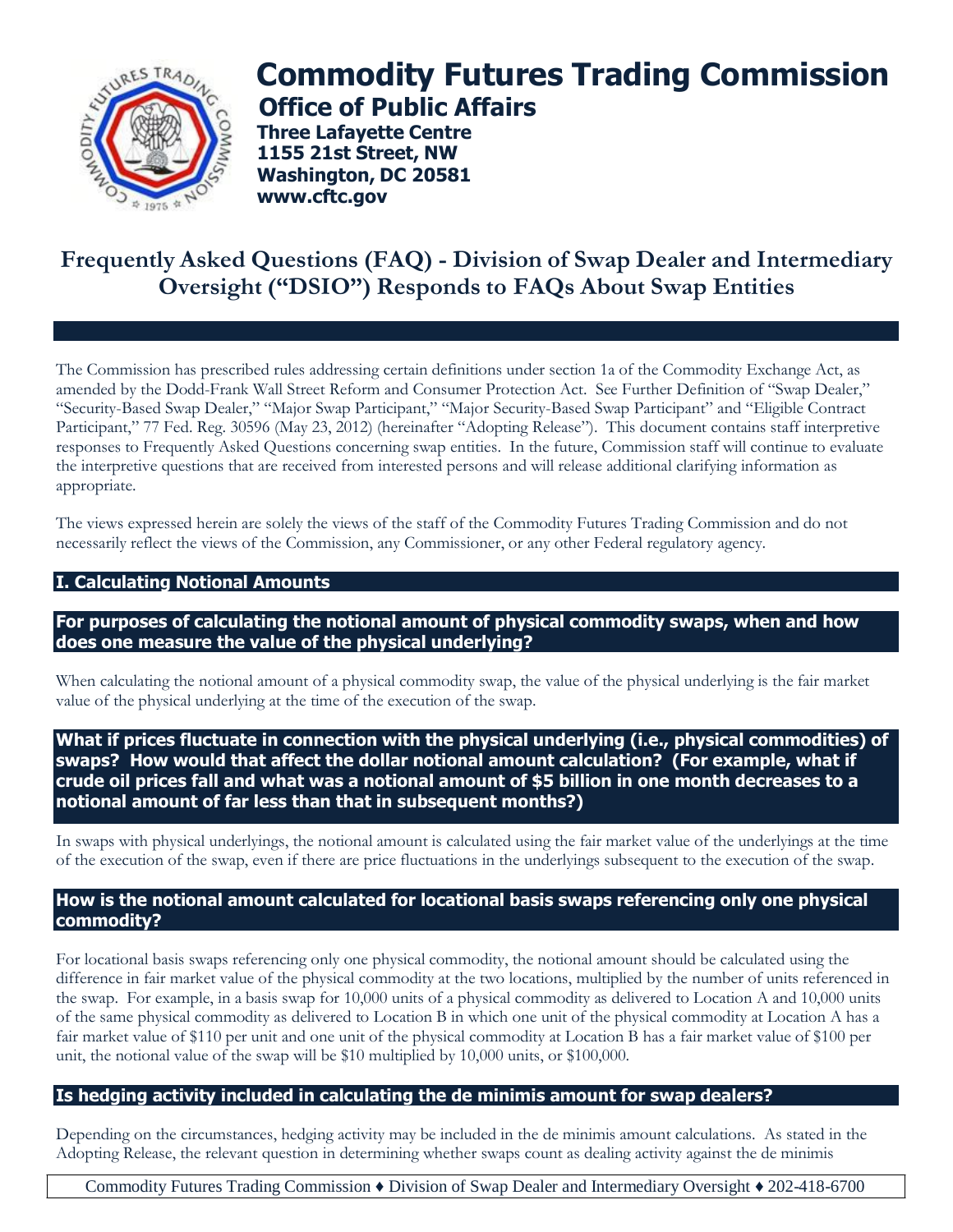thresholds is whether the swaps fall within the swap dealer definition under the statute and the final rules, as further interpreted by the Adopting Release. In other words, a person must consider the swap in light of all other relevant facts and circumstances to determine whether such hedging activity is swap dealing activity (e.g., accommodating demand for swaps, making a market for swaps, etc.). If hedging or proprietary trading activities do not fall within the definition, including because of the application of CFTC Regulation § 1.3(ggg)(6), they would not count against the de minimis thresholds.

For example, hedging of physical positions—as outlined in interim Commission regulation 1.3(ggg)(6)(iii)—is not included in calculating the de minimis amount for swap dealers. If a swap does not satisfy Commission regulation 1.3(ggg)(6)(iii), other exclusions may nonetheless be applicable, such as Commission regulations  $1.3(ggg)(2)$ ,  $1.3(ggg)(5)$ ,  $1.3(ggg)(6)(i)$ ,  $1.3(ggg)(6)(ii)$ , and  $1.3(ggg)(6)(iv)$ .

The Division of Swap Dealer and Intermediary Oversight does not anticipate that it would recommend that the Commission take an enforcement action against a swap dealer that, during the period through December 31, 2012, is following its internal policies and procedures that are reasonably designed to ensure that all swaps are appropriately classified for purposes of calculating the de minimis threshold required pursuant to the swap dealer definition.

#### **Are back-to-back swaps included in calculating the de minimis amount for swap dealers?**

Depending on the circumstances, a back-to-back swap may be included in the de minimis calculation.

For instance, if the swap is entered into with a majority-owned affiliate in order to allocate risk within a corporate group or to transfer risks within a corporate group to a central hedging or treasury entity such that it satisfies the requirements of Commission regulation  $1.3$ (ggg)(6)(i), then such swap will not be included in the de minimis amount calculation. Otherwise, the swap may be counted in the de minimis amount calculation as part of a person's swap dealing activity, based on the relevant facts and circumstances, unless it satisfies the exceptions to swap dealing activity provided in Commission regulations  $1.3(ggg)(2)$ ,  $1.3(ggg)(5)$ , and  $1.3(ggg)(6)(i)-(iv)$ .

If the swap reverses the terms of a previously agreed-upon swap with the same counterparty, which effectively cancels the previously agreed-upon swap, then whether the notional amounts should be included in the de minimis calculation depends on whether the first swap is excluded from the de minimis calculation by virtue of Commission regulations 1.3(ggg)(2), 1.3(ggg)(5), or 1.3(ggg)(6)(i)-(iv), or based on relevant facts and circumstances. If the first swap satisfies such Commission regulations or is not swap dealing activity based on facts and circumstances (and is thereby excluded from the de minimis calculation), then the notional amount of the subsequent, back-to-back swap does not need to be included in the de minimis calculation. If the first swap does not satisfy such Commission regulations and is swap dealing activity based on relevant facts and circumstances (and is thereby included in the de minimis calculation), then the notional amount of the subsequent swap must be included in the de minimis calculation, unless the second swap otherwise is excluded from the calculation under Commission regulations or is not swap dealing activity based on relevant facts and circumstances.

# **What constitutes "leveraging" for purposes of Regulation 1.3(ggg)(4)(i), which requires the use of "effective notional amount?" And how does "leveraging" affect the calculations of the notional amount?**

Commission regulation  $1.3(ggg)(4)(i)$  states that the calculation of the de minimis notional amount "shall be based on the effective notional amount of the swap rather than on the stated notional amount" if the "swap is leveraged or enhanced by the structure of the swap." An example of this is if a multiplier is inserted into the swap terms.

For example, if an interest rate swap has a stated notional amount of \$10 million and requires that the swap pays four times the difference between the LIBOR and a fixed interest rate, then the effective notional amount will be \$40 million. In this example, assuming that the swap constitutes swap dealing activity, the notional amount used for purposes of calculating the de minimis amount will not be the stated \$10 million notional amount, but the \$40 million effective notional amount, because of the leverage built into the terms of the swap.

**Does the time-period associated with the underlying affect the calculation of the notional amount? For example, if a swap is based on a notional amount of \$10 million in connection with an interest rate with a one-year term compared to the same swap with a two-year term, would**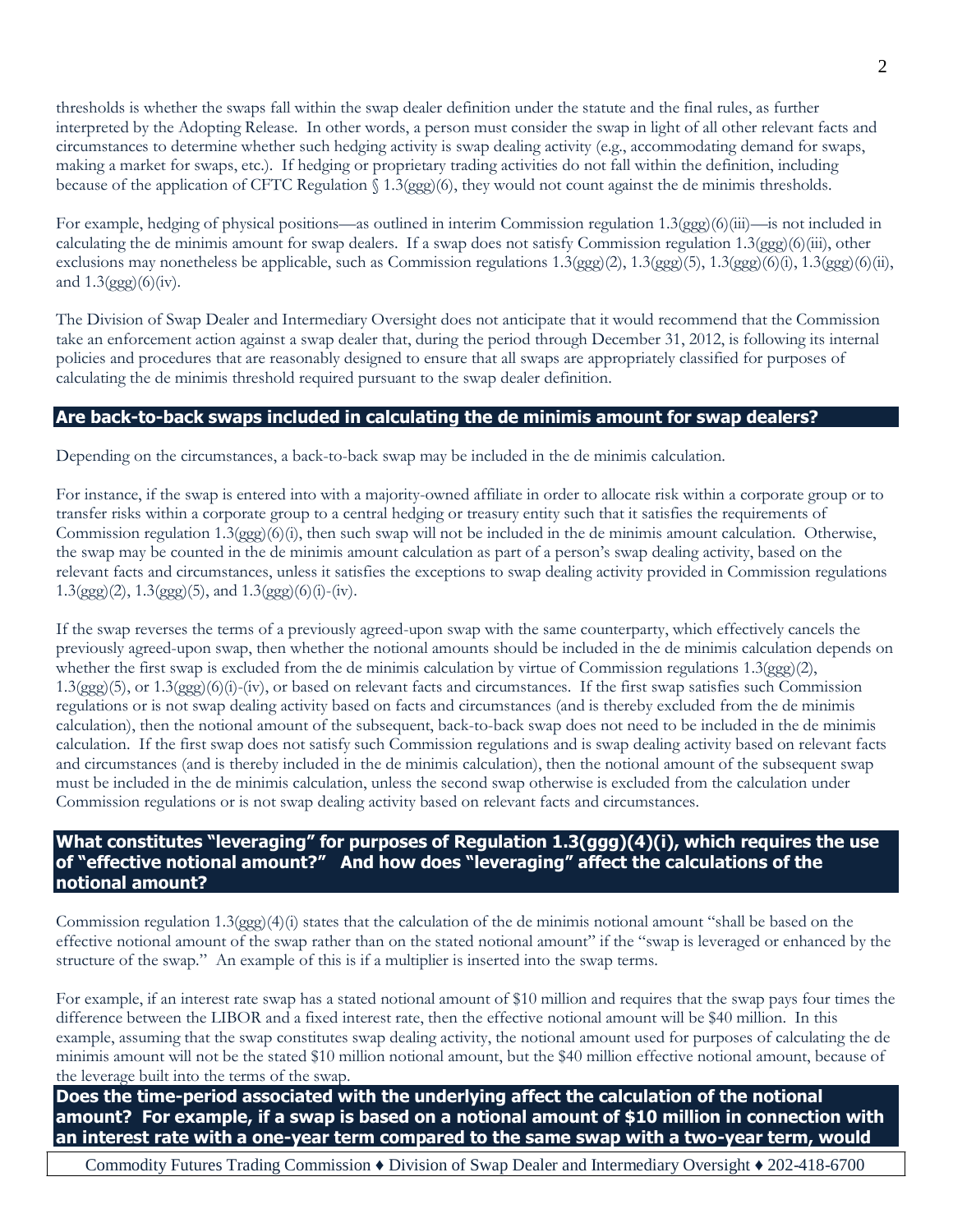#### **the swap based on a two-year term have double the "effective notional amount" under Regulation 1.3(ggg)(4)(i)?**

No. For example, if two interest rate swaps are executed by a person, each with a notional amount of \$10 million, in which one swap has a one-year term and the other swap has a two-year term, and in which all other terms of the swaps are identical, then the notional amounts of the swaps would be identical. The two-year swap would not have an "effective notional amount" that is double the amount of the one-year swap.

#### **Are "leveraged" and "enhanced" used as synonyms or antonyms when discussing the use of an effective notional amount instead of a stated notional amount? What would be an example of an "enhanced" structure?**

Commission regulations  $1.3(\text{ggg})(4)(i)$ ,  $1.3(\text{hhh})(6)(iv)$ , and  $1.3(iii)(3)(ii)(A)(2)$  reference an "effective notional amount" that is to be used in making notional amount calculations when the "stated notional amount" of swap/position is "leveraged or enhanced by the structure" of the swap/position. In these contexts, the terms "leveraged" and "enhanced" should be interpreted as synonyms.

For example, if an interest rate swap has a stated notional amount of \$10 million and requires that the swap pays four times the difference between the LIBOR and a fixed interest rate, then the effective notional amount will be \$40 million. In this example, assuming that the swap constitutes swap dealing activity, the notional amount used for purposes of calculating the de minimis amount will not be the stated \$10 million notional amount, but the \$40 million effective notional amount, because of the leverage built into the terms of the swap.

#### **How is the notional amount calculated for physical commodities that are designated in units such as barrels, tons or shares? As of which date is the calculation made?**

The notional amount calculation is made at the time of the execution of the swap transaction and is based on the fair market value of the physical underlyings at the time of the execution of the swap, regardless of price fluctuations in the physical underlyings subsequent to the execution of the swap transaction.

#### **Are all hedges of non-dealer activity excluded from the calculation of the de minimis exception?**

The Commission adopted an interim final rule providing that swaps that are entered into for the purpose of hedging physical positions in accordance with the requirements of Commission Regulation 1.3(ggg)(iii) are excluded for purposes of determining whether a person is a swap dealer. For a more detailed discussion of hedging activity in the context of the de minimis exception, review the response to Question 4 above.

#### **Can a person rely on the Commission's Second Amendment to the July 14, 2011 Order for Swap Regulation (the "Exemptive Order")<sup>1</sup> to exclude swaps from the application of the swap dealer registration rules?**

No. Section (4)c of the Exemptive Order states that the relief provided in the Order shall not "[a]ffect any effective or compliance date set forth in any rulemaking issued by the Commission to implement provisions of the Dodd-Frank Act." In other words, as particular Dodd-Frank Act-implementing rulemakings become effective, any applicable exemption or exclusion ceases and compliance with that new regulatory requirement begins.

With the swap definition final rulemaking's October 12, 2012 effective date, all swaps entered into by a person after October 12th in connection with the person's swap dealing activities are relevant in determining whether the person is within the swap dealer definition.

1 77 Fed. Reg. 41260 (July 13, 2012).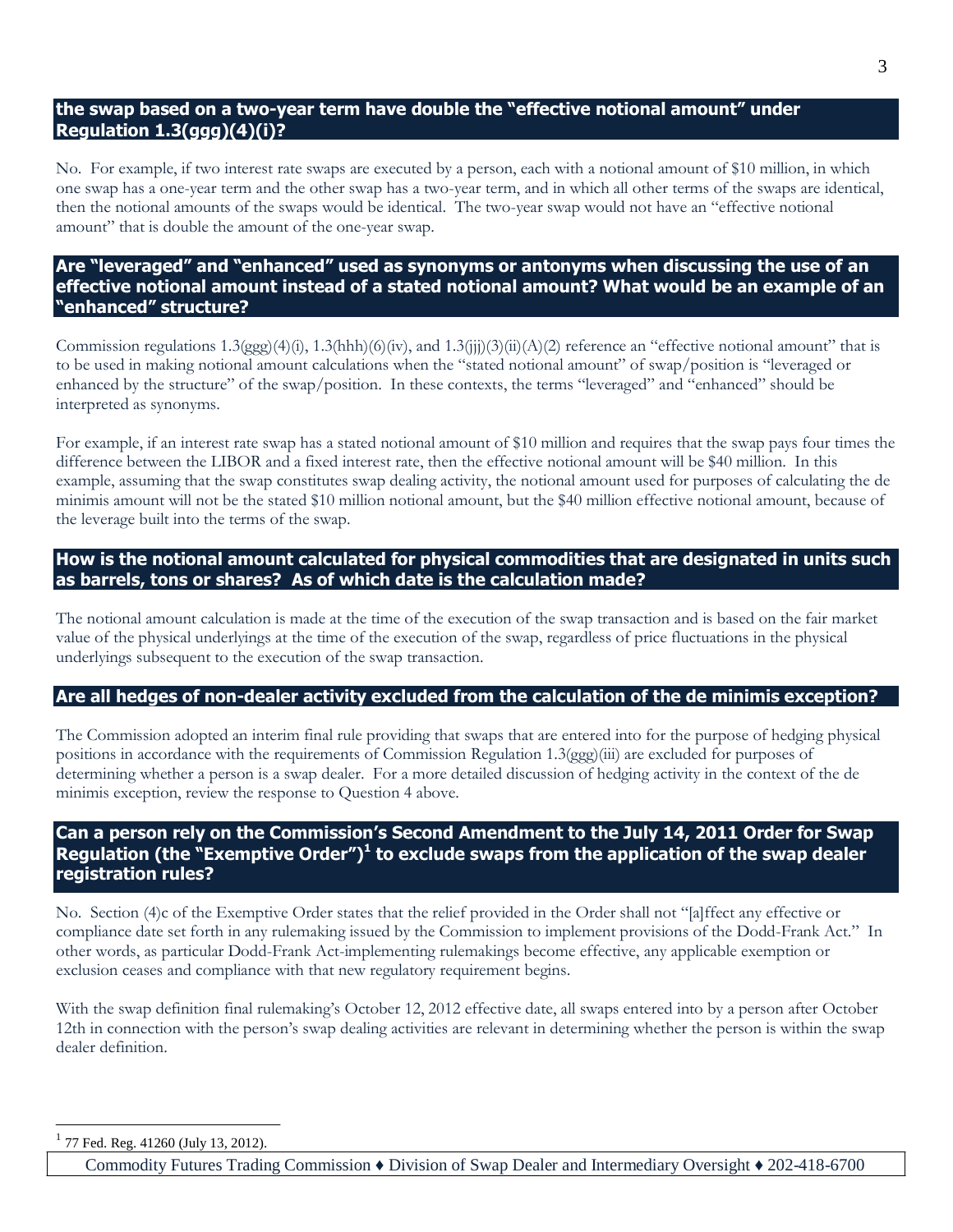The Exemptive Order has generally permitted parties to continue to rely on the various exclusions and exemptions that the Commodity Exchange Act ("CEA") established for swaps (i.e., CEA Sections 2(d), 2(e), 2(g), 2(h) and 5d) prior to its amendment by the Dodd-Frank Act, notwithstanding the fact that as of July 16, 2011, those provisions were removed from the CEA by the Dodd-Frank Act and replaced by various provisions that subjected swap activity to Commission oversight. The phasing-in approach under the Exemptive Order is consistent with the Commission's goal of ensuring a smooth transition from the pre-Dodd-Frank regulatory regime to the new regulatory regime.

**If a swap is executed as part of an exchange-of-futures-for-swaps ("EFS") transaction in which a swap transaction is executed and subsequently exchanged for a futures contract, pursuant to the rules of a designated contract market ("DCM"), and the resulting position is then cleared as a futures position, does the swap count toward the de minimis exception from swap dealer registration?**

Yes. As noted above, all of a person's swap dealing activities after October 12th are relevant in determining whether the person meets the swap dealer definition, even if it is a swap that might be exchanged for a DCM futures contract as part of an EFS transaction.

#### **II. Aggregation of the Swap Positions of Affiliates**

**In calculating the aggregate notional amount of the relevant swap dealing activities, the Adopting Release states that the swap dealing activities of two affiliates under common control must be aggregated when applying the de minimis test. Is this requirement consistent with language in the Adopting Release that states that one entity's swap dealer designation will not be imputed to other non-dealer affiliates or to the group as whole?**

Yes, the language is consistent.

As noted in the Adopting Release, "the notional thresholds to the de minimis exception encompass swap and security-based swap dealing positions entered into by an affiliate controlling, controlled by or under common control with the person at issue." This language describes the operation of Regulation 1.3(ggg)(4)(i), which requires a person to aggregate the swap positions (connected with its dealing activities) "into which the person – or any other entity controlling, controlled by or under common control with the person – enters over the course of the immediately preceding 12 months."

In a separate section of the Adopting Release (addressing "Application of Dealer Definitions to Legal Persons and to Inter-Affiliate Swaps and Security-Based Swaps"), the Commission noted the following:

"Within an affiliated group of companies, however, only those legal persons that engage in dealing activities will be designated as dealers; that designation will not be imputed to other non-dealer affiliates or to the group as a whole. A single affiliate group may, however, have multiple swap or security-based swap dealers."

77 Fed. Reg. at 30624 n. 345. In other words, the swap dealing activities of a legal person are not imputed to affiliated entities that do not engage in swap dealing activities. However, to the extent that two or more swap dealing affiliates are controlling, controlled by, or under common control with a person, then the swap positions of the affiliated swap dealing entities are aggregated with one another. The control relationship between the swap dealing entities is critical to determining whether the swap positions of affiliates must be included when calculating whether the de minimis threshold has been exceeded. However, a person's designation as a swap dealer will not be imputed to non-dealer affiliates

# **Should affiliates who were in operation prior to publication of the final rules have their notional amounts aggregated for purposes of the de minimis test?**

Yes. In calculating the notional amounts for purposes of the de minimis threshold, a person should not include swap dealing activities that occurred prior to October 12, 2012. However, a person should aggregate the swap dealing activities of affiliates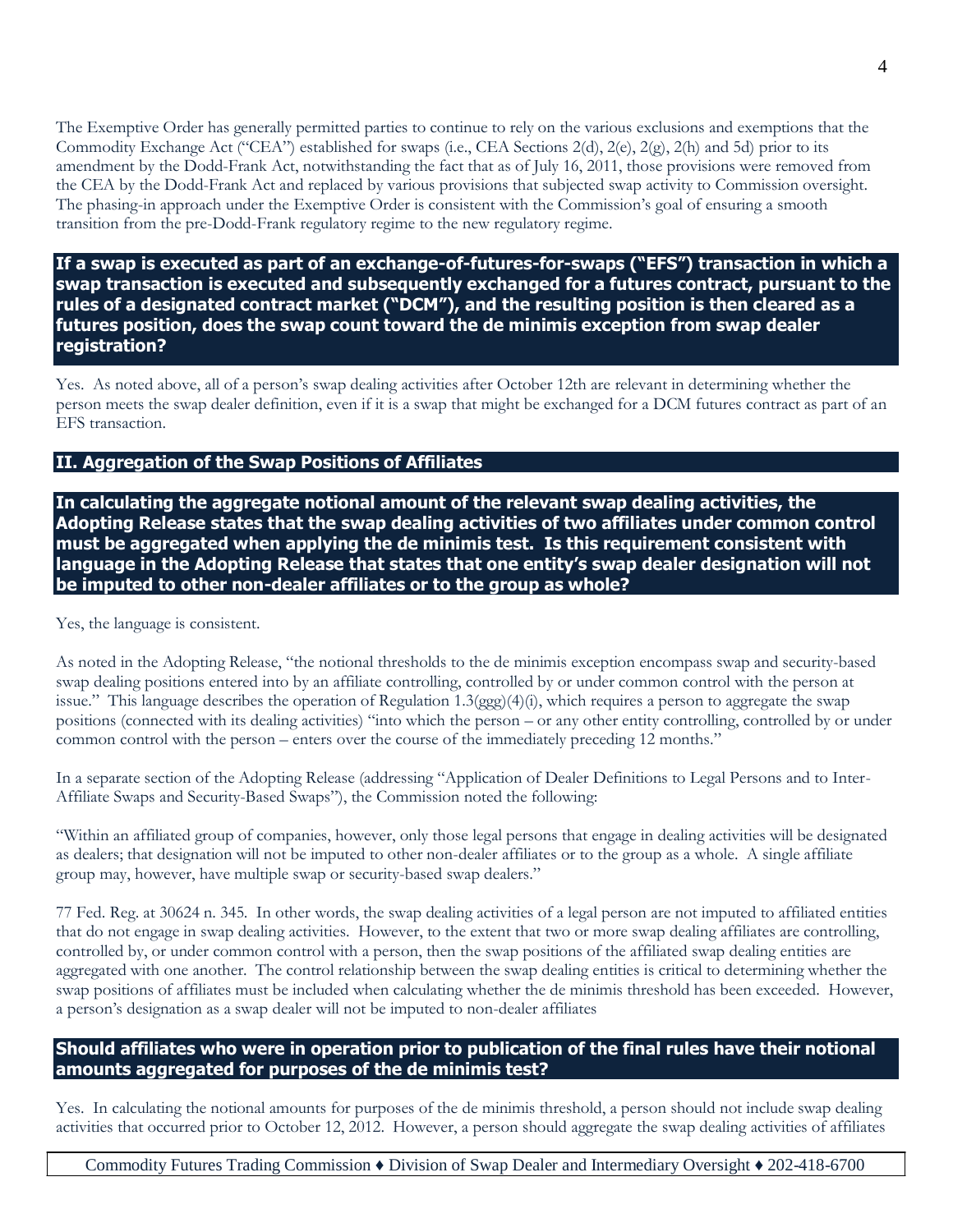subsequent to that date, for purposes of the de minimis test if they are controlling, controlled by or under common control with the person.

#### **Should affiliates who are otherwise regulated in their home country jurisdiction have their notional amounts aggregated for purposes of the de minimis test?**

The Commission recently published proposed guidance in the Federal Register on the cross-border application of certain swaps provisions in the Commodity Exchange Act. See Cross-Border Application of Certain Swaps Provisions of the Commodity Exchange Act, 77 Fed. Reg. 41214 (July 12, 2012). The Commission has not yet issued final guidance.

**III. Identifying Swap Dealing Activity**

**In the preamble to the final rule, the CFTC says that a person who treats "swap activity as a profit center" generally can be viewed as a swap dealer. What does it mean to treat "swap activity as a profit center?" What factors or characteristics would evidence that an entity is doing so?**

The Adopting Release discusses factors applicable to assessing whether a person is treating its swap activity as "a separate profit center" for purposes of determining if the person falls within the statutory definition of a "swap dealer."

Two provisions of the definition of "swap dealer," as prescribed at section  $1a(49)(A)(iii)$  of the Commodity Exchange Act, are instructive. First, section 1a(49)(A)(iii) provides one of the four statutory tests for determining whether a person is a swap dealer, stating that the term "swap dealer" encompasses a person that "regularly enters into swaps with counterparties as an "ordinary course of business for its own account." Second, section 1a(49)(C) excepts from the definition of "swap dealer" a person who "enters into swaps for such person's own account either individually or in a fiduciary capacity, but not as a part of a regular business."

The Adopting Release states that the phrases "ordinary course of business" and "a regular business" are "essentially synonymous" for purposes of the "swap dealer" definition. In this context, the phrases focus "on activities of a person that are usual and normal in the person's course of business and identifiable as a swap dealing business." The Adopting Release includes the following additional guidance about the types and levels of activities that constitute having "a regular business" of entering into swaps:

"[A]ny one of the following activities would generally constitute both entering into swaps 'as an ordinary course of business' and 'as a part of a regular business': (i) Entering into swaps with the purpose of satisfying the business or risk management needs of the counterparty (as opposed to entering into swaps to accommodate one's own demand or desire to participate in a particular market); (ii) maintaining a separate profit and loss statement reflecting the results of swap activity or treating swap activity as a separate profit center; or (iii) having staff and resources allocated to dealer-type activities with counterparties, including activities relating to credit analysis, customer onboarding, document negotiation, confirmation generation, requests for novations and amendments, exposure monitoring and collateral calls, covenant monitoring, and reconciliation."

Further, the Adopting Release identified "an objective indicator" of when the "regular business" criterion is met: "when the person accounts for the results of its swap activities separately, by maintaining a separate profit and loss statement for those activities or by treating them as "a separate profit center." The Commission also identified other indicia of swap dealer activity, including:

- "[A]llocating staff and technological resources to swap activity, deriving revenue and profit from swap activity, or responding to customer-initiated orders for swaps can all be indicative of having 'a regular business' of entering into swaps and, therefore, an indicator of a person being a swap dealer."
- "[S]eeking to profit by providing liquidity to the market is an indication of dealer activity" under the dealer-trader distinction that is used to determine whether a person falls within the "making a market in swaps" prong of the statutory definition.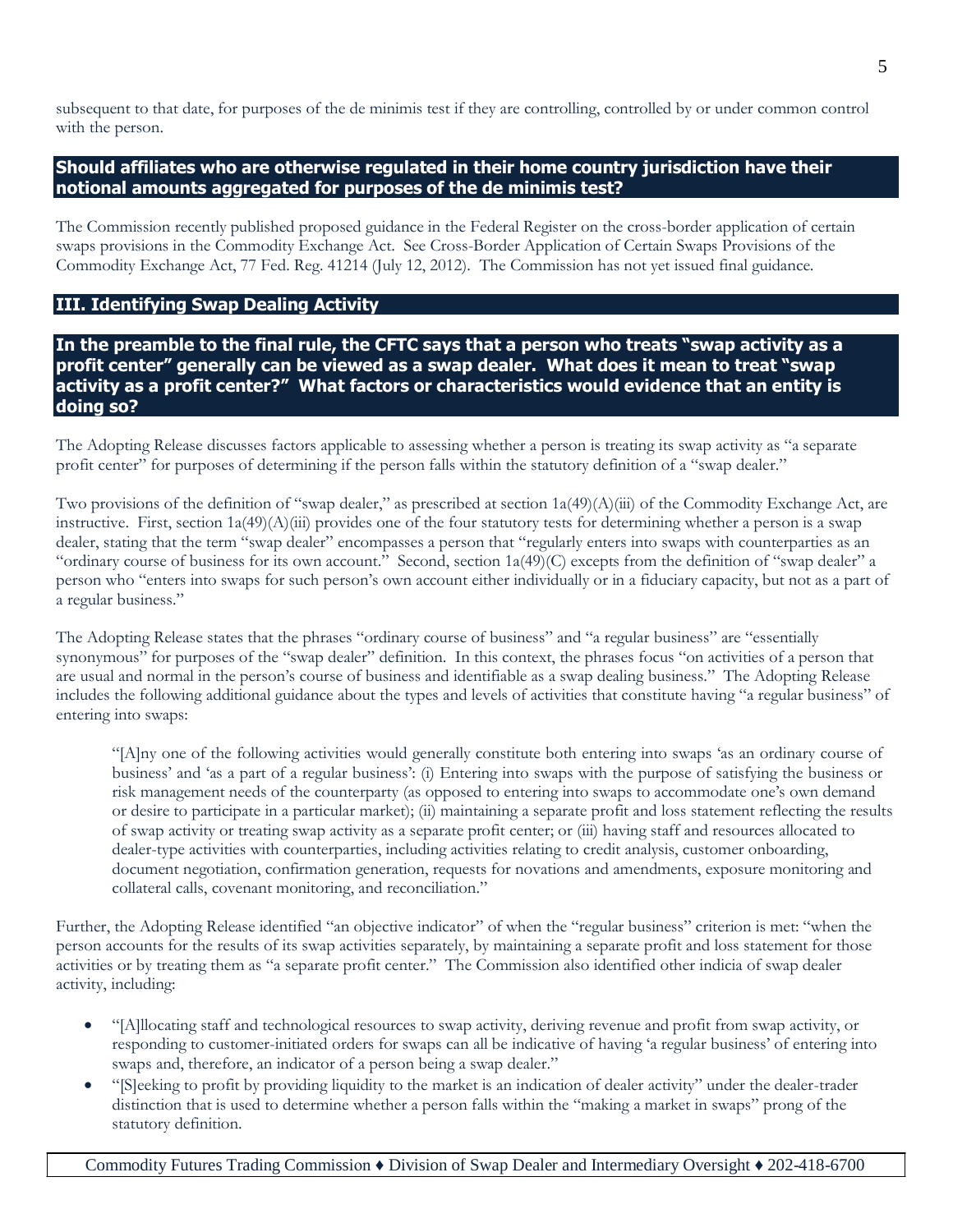"[W]hether the person is seeking, through presence in the market, compensation for providing liquidity, compensation through spreads or fees, or other compensation not attributable to changes in the value of the swaps it enters into."

A person should consider all of the foregoing activities and factors relative to its facts and circumstances to determine whether it treats swap activity as "a separate profit center."

## **The Adopting Release also indicated that "deriving revenue and profit from swap activity" is indicative of being a swap dealer. How will the CFTC measure this in determining whether an entity is a swap dealer?**

The Commission will apply an "activity-based" approach to determine whether particular types of persons fall within the "swap dealer" definition. Thus, "deriving revenue and profit from swap activity," is but one of several indicia to consider when assessing whether a person has "'a regular business' of entering into swaps" that is "indicative of being a swap dealer." When making such assessment, a person must determine whether they satisfy the de minimis exception that excludes certain persons from the definition of a swap dealer.

#### **If proprietary trading, by itself, does not constitute swap dealing activity, what is the difference between proprietary trading and "deriving revenue and profit from swap activity," or treating "swap activity as a profit center?"**

As noted in the Adopting Release, the swap dealer activities set forth in section 1a(49) of the Commodity Exchange Act are enumerated in the disjunctive, meaning that a person who engages in any one of the activities under the four statutory tests is a swap dealer under the Act, even if such person does not engage in one or more of the other identified activities. The concepts of "deriving revenue and profit from swap activity" and treating "swap activity as a profit center" are indicia of "swap dealer" activity that should be assessed against the person's particular facts and circumstances, in addition to any other relevant indicia.

As the Commission acknowledged in the Adopting Release:

"[R]outine presence in the swap market is not necessarily indicative of making a market in swaps. For example, persons may be routinely present in the market in order to engage in swaps for purposes of hedging, to advance their investment objectives, or to engage in proprietary trading."

Therefore, engaging in proprietary trading might not be indicative of making a market in swaps, depending on a person's particular facts and circumstances, and thus might not be a basis for concluding that a person is engaged in "swap dealer" activity.

#### **The notional amounts associated with certain hedging activity are not included in the de minimis calculation. But what if the hedge itself was swap dealing activity (e.g., back-to-back swap dealing)?**

Depending on the circumstances, a back-to-back swap entered into for hedging purposes may be included in the de minimis calculation. For a more detailed discussion of this issue, review the responses to Questions 4 and 5 above.

#### **Can a person relying on the de minimis exception to the definition of swap dealer exclude the swap positions of any affiliate that registers as a swap dealer?**

No. For a more detailed discussion of this issue, review the response to Questions 13 and 14 above.

### **IV. Insured Depository Institution Loan Exception**

**In regards to the insured depository institution carve out of the swap dealer definition, is an insured depository institution able to offer a swap for the total amount of a loan, even if it is not**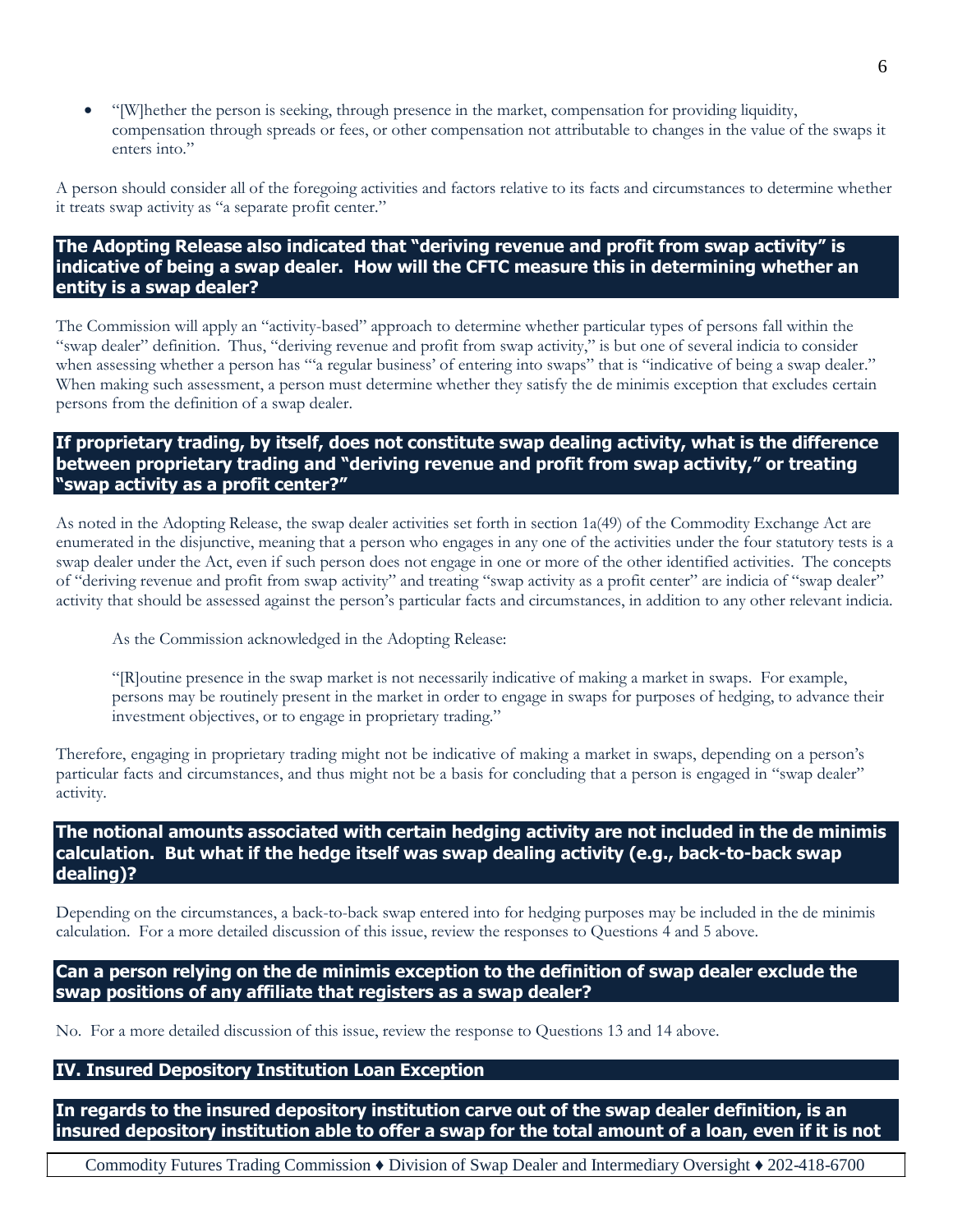#### **the source of all of the loan funds? For example, if an insured depository institution has a 10 percent participation in a \$50 million syndicated loan facility, can it offer a swap for the full \$50 million?**

Yes, in certain circumstances, an insured depository institution may offer a swap for the total amount of a loan, and not include the notional amount of such swap in the de minimis calculation, even if it is not the source of all of the loan funds. The person intending to offer the swap at the full amount of the loan must have substantial participation in the loan in order to offer a swap totaling more than its commitment percentage of the loan. In order to satisfy the "substantial participation" requirement, the Commission has determined that "a 10 percent commitment constitutes a substantial participation in the loan which supports offering of a swap up to the loan's full amount."

**In determining if someone qualifies for the insured depository institution exception to the swap dealer definition, is the limitation on the maximum notional amount of the swap tied to the actual principal amount that was drawn by the customer (borrower) in connection with the loan in question? In other words, is the maximum notional amount of the swap tied to the amount that is outstanding at the time the swap is executed or to the total amount that the customer could receive from the loan, if the customer eventually decided to take the entire amount?**

Yes, the limitation on the maximum notional amount of a swap that qualifies for the insured depository institution exception is tied to the aggregate principal amount outstanding under the loan at that time.

For example, if the amount of a loan is \$50 million, but the borrower has only drawn \$25 million on that loan, then the maximum notional amount subject to the exception (in connection with that loan) may total no more than \$25 million. As stated by the Commission in the Adopting Release, "application of the exclusion requires that the aggregate notional amount of all swaps entered into by the borrower with any person in connection with the financial terms of the loan at any time [may] not [be] more than the aggregate principal amount outstanding under the loan at that time."

#### **Are insured depository institutions eligible for the de minimis exception?**

Yes, insured depository institutions are eligible for the de minimis exception. To the extent that an insured depository institution enters into swaps that that are not subject to the insured depository institution exception, such non-excepted swaps are calculated in the same manner as other swap dealing entities.

**Pursuant to the final rules, the swap dealing activities of affiliates under common control must be aggregated when applying the de minimis test. Does the aggregation requirement mandate inclusion of the swap activities of an insured depository institution's registered swap dealer affiliates? How does the insured depository institution's reliance on the exception alter the manner in which the institution counts the swap positions of its affiliates?**

Yes, the aggregation requirement mandates inclusion of the swap activities of an insured depository institution's swap dealer affiliates. Any swap that qualifies for the insured depository institution exception is not included in the de minimis calculation, both for the insured depository institution and for its affiliates. However, any swap that does not qualify for the exception must be included in the de minimis calculation for an insured depository institution or any of its swap dealing affiliates.

**What is the scope of the term "loan" in the insured depository institution exception? What if an insured depository institution extends credit to a customer in a transaction that is economically identical to a loan, but documents it as a security? Can a swap entered into in connection with the origination of the extension of credit – regardless of whether it is classified as a loan – qualify for the exception?**

In the Adopting Release, the Commission described the types of transactions that will be treated as loans for purposes of the insured depository institution exception. The categorization or classification of the transaction is not relevant; rather, a person must examine whether the transaction comports with the classic definition of loan, as described in In Re Renshaw, 222 F.3d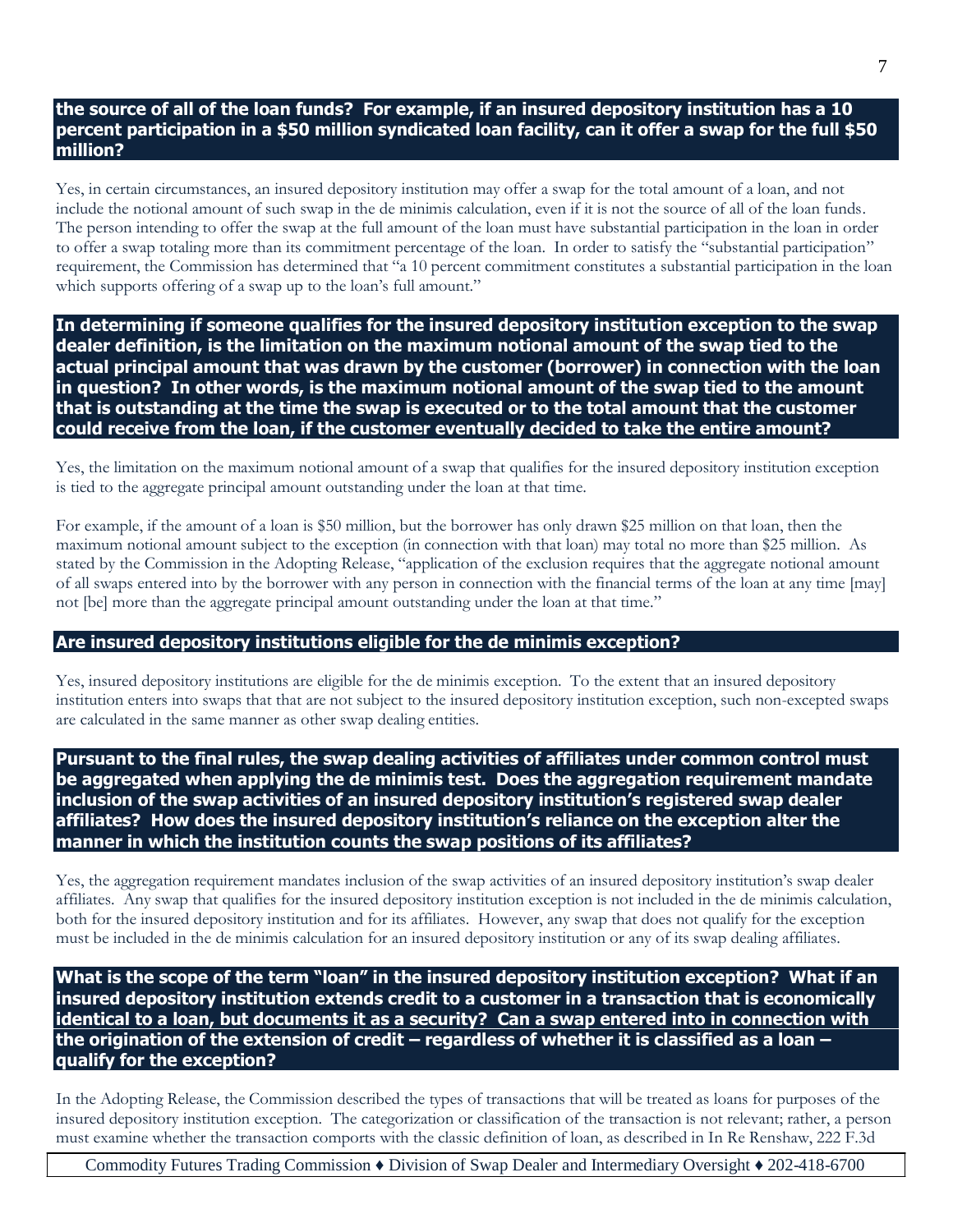82, 88 (2d Cir. 2000) (citing In re Grand Union Co., 219 F. 353, 356 (2d Cir. 1914)): "To constitute a loan there must be (i) a contract, whereby (ii) one party transfers a defined quantity of money, goods, or services, to another, and (iii) the other party agrees to pay for the sum or items transferred at a later date." However, the exclusion does not apply to a "sham" loan, meaning one that is actually a synthetic loan such as a loan credit default swap or loan total return swap, as described in the final regulations.

**If an insured depository institution extends credit to a customer by issuing a letter of credit with a corresponding reimbursement agreement (e.g., using a structure common in tax-exempt financings), can a swap entered into in connection with the origination of the extension of credit qualify for the insured depository institution exception?**

As discussed in the response to Question 25, in the Adopting Release the Commission described the types of transactions that will be treated as loans for purposes of the insured depository institution exception.

Note that, as discussed in the response to Question 22, the maximum notional amount of a swap subject to the insured depository exception is tied to the principal amount outstanding under the loan at that time.

# **If the term of a loan initially matches the duration of a swap executed in connection with that loan, what effect does the voluntary prepayment or acceleration of the loan have on the swap dealer status of the insured depository institution that provided the swap?**

The voluntary prepayment or acceleration of the loan does not affect the swap dealer status of the insured depository institution that executed the swap in connection with the origination of the loan. Thus, if an insured depository institution enters into a swap in connection with originating a loan with a customer, and the notional amount of the swap does not exceed the aggregate principal amount outstanding under the loan at the time of the execution of the swap, the insured depository institution is not required to unwind the swap in the event that the loan subsequently is prepaid or accelerated. Notwithstanding that general principle, transactions should not be structured to evade the requirements of the Commodity Exchange Act and its implementing regulations.

#### **If an unfunded risk participation is considered a swap under Commission Regulations, will the insured depository institution providing the unfunded risk participation be able to rely upon the insured depository institution exception?**

Yes, provided that the other conditions of the exception are satisfied. Among other conditions, a person intending to offer a swap at the full amount of the loan must have substantial participation in the loan in order to offer a swap totaling more than its commitment percentage of the loan.

**Given that (i) the notional amount of a swap entered into under the insured depository exception cannot exceed the outstanding principal amount of the loan, and (ii) the exception contemplates that swaps may be entered into as much as 90 days in advance of the loan, can a swap entered into in advance of the loan have a notional amount that matches the anticipated loan amount as long as the swap does not become effective until the loan has been funded?**

Yes, under Regulation 1.3(ggg)(5)(i), a swap into which an insured depository institution enters -- up to 90 days before the execution of the applicable loan agreement or up to 90 days before any transfer of principal to the customer pursuant to that loan -- and which has an aggregate notional amount that does not exceed the anticipated amount of the loan (assuming that such amount becomes the actual amount of the loan) will qualify for the exception, so long as the other conditions to qualify for the exception are satisfied.

**If an insured depository institution enters into a swap agreement with a borrower in anticipation of funding a loan within the following 90 days, and the loan (for whatever reason) does not fund within the following 90 days, how would that swap agreement be treated under the insured depository institution exception?**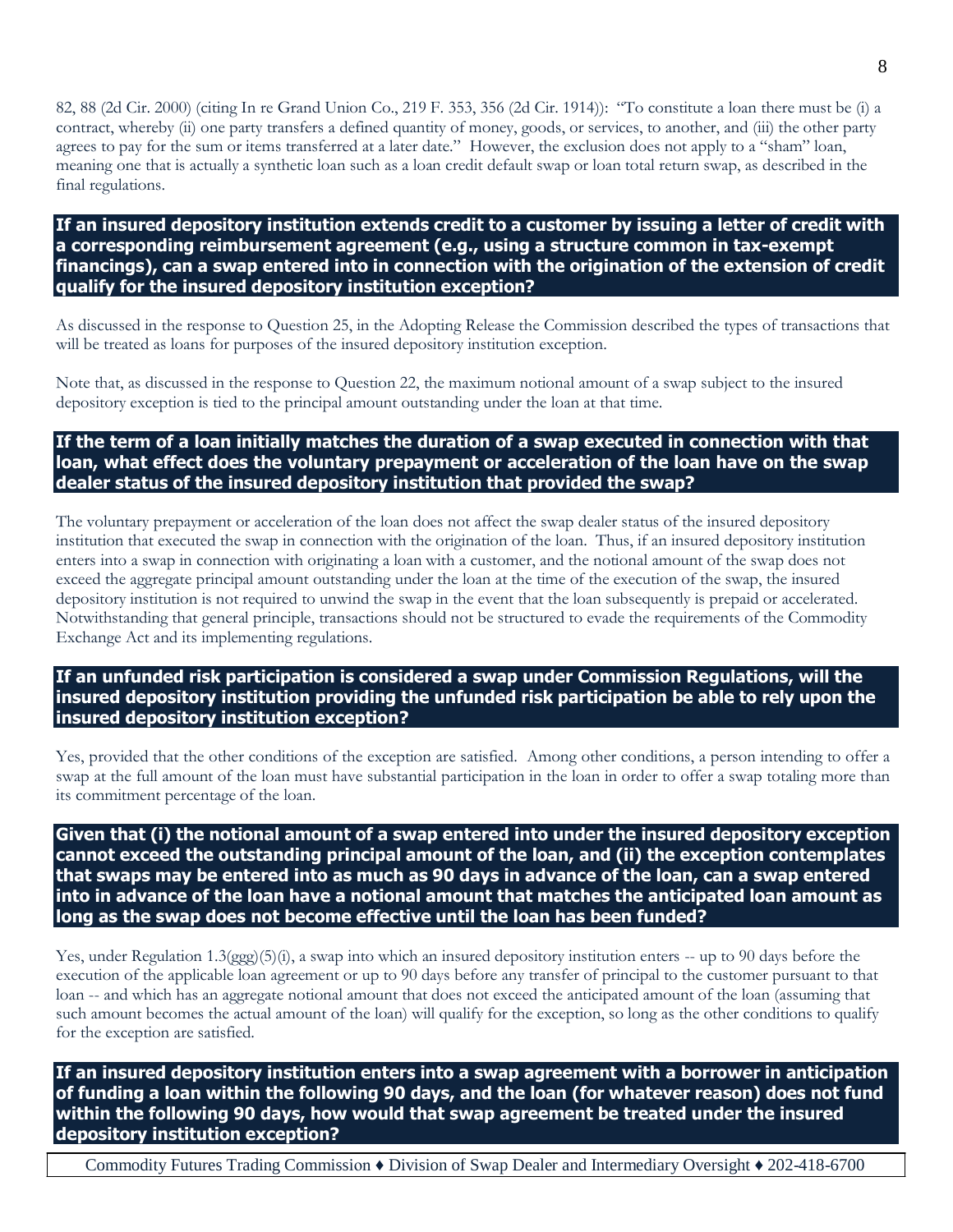If an insured depository institution enters into a swap with a customer, but the institution does not execute a loan agreement with that customer or transfer principal to that customer within 90 days after execution of the swap, then the swap does not qualify for the exception.

#### **Would the renewal of an outstanding swap, such as a commodity swap with a one-year term, still receive the benefit of the insured depository institution exception if the renewal falls outside the timing parameters established for the exception?**

No, a swap renewed outside of the timing parameters established for the exception (i.e., a swap entered into within 90 days before or 180 days after the date of the execution of the loan agreement) will not qualify for the exception.

#### **Would a modification of an outstanding/existing swap still receive the benefit of the insured depository institution exception if the modification falls outside the timing parameters established for the exception?**

No, a swap modified outside of the timing parameters established for the exception (i.e., a swap entered into within 90 days before or 180 days after the date of the execution of the loan agreement) will not qualify for the exception.

#### **Are insured depository institutions limited as to the categories of swaps that are covered by the insured depository institution exception?**

Yes. Commission Regulation 1.3(ggg)(5)(i) enumerates the characteristics of swaps that are covered by the exception. As the Commission noted in the Adopting Release, the types of swaps covered by the exception are directly related to repayment of the loan with which a swap is connected.

Commission Regulation 1.3(ggg)(5)(i)(B) includes two subparagraphs (i.e., (1) and (2)) describing certain types of swaps. Those subparagraphs are alternatives – swaps with the characteristics of either subparagraph would satisfy this particular condition. That is, the rule should be read as if the word "or" appeared between subparagraphs (1) and (2).

**Will insured depository institutions entering into swaps in reliance on the insured depository institution exception be able to rely on the representations, warranties or covenants from their borrowers that the amount of the swap does not exceed the amount of the loan?**

No, the final rules do not contemplate permitting an insured depository institution to rely merely on the representations, warranties, or covenants from their borrowers in that regard.

#### **V. Special Entities**

**If a non-dealer enters into a swap on a swap execution facility ("SEF") or designated contract market ("DCM") through a broker, and thus does not know the identity of its counterparty, how does the non-dealer calculate its \$25 million de minimis threshold for swaps with special entities? Can non-dealers enter into swaps without knowing the identity of their counterparties?**

Section 4s(h)(7) of the Commodity Exchange Act addresses the applicability of section 4s to certain transactions with special entities:

- "(7) APPLICABILITY.—This section shall not apply with respect to a transaction that is—
	- (A) initiated by a Special Entity on an exchange or swap execution facility; and
	- (B) one in which the swap dealer or major swap participant does not know the identity of the counterparty to the transaction."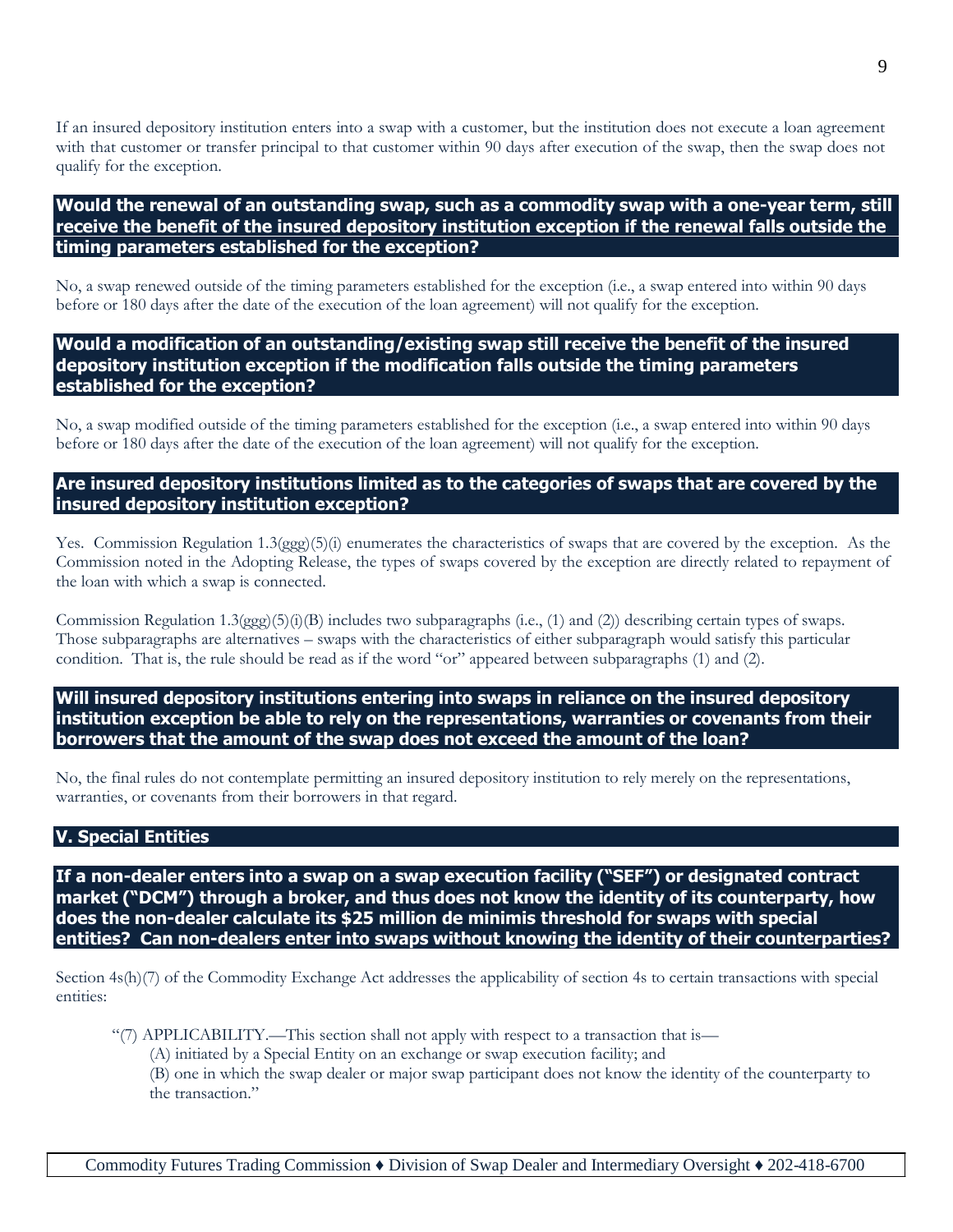In light of that statutory limitation, any swap transactions meeting both conditions prescribed in section  $4s(h)/7$  need not be included in the \$25 million de minimis calculation for swap dealing activities with special entities. However, such swap transactions must be included in the de minimis calculation for the person's swap dealing activities with all counterparties.

#### **VI. Options and Swaptions**

# **Can a collar, which consists of a put option and a call option, be treated as having a single notional amount, or is the notional amount doubled to account for the put and the call?**

For purposes of calculating the notional amount, a collar should be treated as having a single notional amount.

#### **What is the proper method for calculating swaption gross notional amounts?**

Consistent with the treatment of futures and equity options, the notional value of a swaption looks through the option contract to the underlying swap for purposes of determining the notional. The notional value of the underlying swap should be determined consistent with Part 45 of the Commission's Regulations. The notional value should then be taken in its absolute value position and summed similarly with all other such positions.

# **VII. Major Swap Participants**

**When must a person start to "count" swap positions in considering whether it meets the criteria to be a major swap participant? When must a person register as a major swap participant? On what date will a person be deemed a major swap participant?**

Commission Regulation 1.3(hhh)(3) states as follows:

"A person that is not registered as a major swap participant, but that meets the criteria in this rule to be a major swap participant as a result of its swap activities in a fiscal quarter, will not be deemed to be a major swap participant until the earlier of the date on which it submits a complete application for registration as a major swap participant pursuant to Section  $4s(a)(2)$  of the Act, 7 U.S.C.  $6s(a)(2)$ , or two months after the end of that quarter."

The definition of the term "swap" in Commission Regulation 1.3(xxx) is effective on October 12, 2012. Thus, a person should begin to calculate its daily average exposures for purposes of the major swap participant definition on that date. If a person meets the criteria during the 4th Quarter of 2012, that person must register within 2 months after the end of that Quarter (i.e., the end of February 2013). That person will be deemed a major swap participant on the earlier of that date or the date on which it submits a complete application for registration.

The Division of Swap Dealer and Intermediary Oversight does not anticipate that it would recommend that the Commission take an enforcement action against a major swap participant that, during the period through December 31, 2012, is following its internal policies and procedures that are reasonably designed to ensure that all swaps are appropriately classified for purposes of making the applicable calculations required pursuant to the major swap participant definition.

#### **The Adopting Release stated that the calculations for the second (Commission Regulation 1.3(hhh)(6)(ii)) and third (Commission Regulation 1.3(hhh)(6)(iii)) safe harbors of the major swap participant definition are to be done at the end of each month. Should the calculations for the first safe harbor also be done at the end of each month?**

Although Commission Regulations 1.3(hhh)(6)(ii)(B) and 1.3(hhh)(6)(iii) state that certain calculations in the safe-harbor thresholds (as relevant to safe harbors 2 and 3) shall be based on an entity's positions, and that such calculations shall be done as of the end of each month, Commission Regulations 1.3(hhh)(6)(i) and 1.3(hhh)(6)(ii)(A) (as relevant to safe harbors 1 and 2) reference a contractual limitation on positions, not an actual measure of such positions. As such, to satisfy the elements in Commission Regulations 1.3(hhh)(6)(i) (for safe harbor 1) and 1.3(hhh)(6)(ii)(A) (for safe harbor 2), the contractual limitation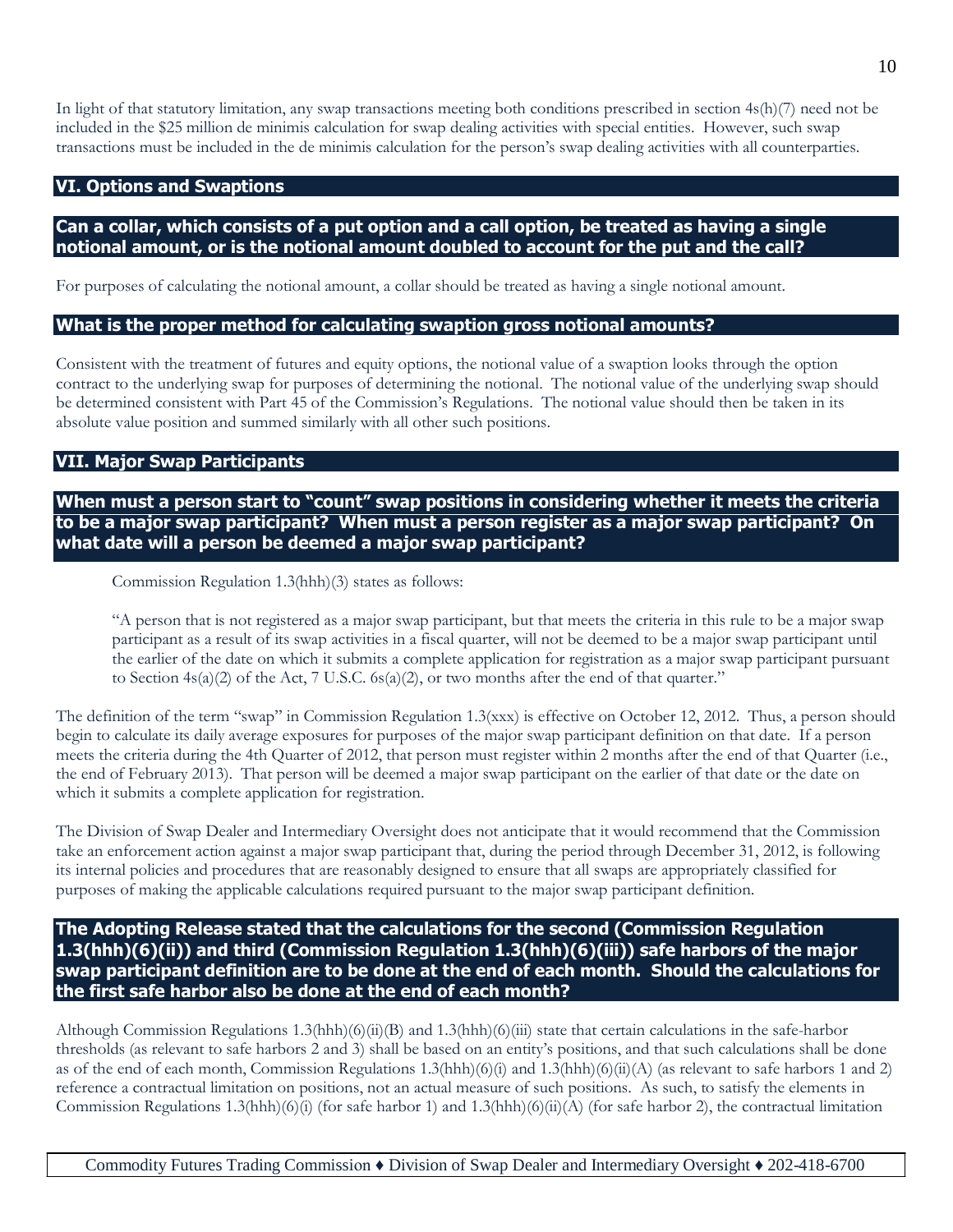on total uncollateralized outward exposure and the maximum notional amount of swap positions must be maintained at all times.

**What happens if an entity relying on a safe harbor exceeds the threshold in the middle of a quarter? Can an entity rely on the safe harbor for two months after the safe harbor threshold is breached? Could an entity instead only complete the safe harbor calculations at the end of each quarter, as opposed to the end of each month?**

For an entity to avail itself of the safe-harbor provisions, the conditions of the safe harbor must be satisfied on a monthly basis or a continuous basis, as discussed above in the response to Question 39. Once the safe-harbor thresholds are exceeded, an entity is no longer permitted to avail itself of such protection. However, Commission Regulation 1.3(hhh)(6)(v) states that "[n]o presumption shall arise that a person is required to perform the calculations needed to determine if it is a major swap participant, solely by reason that the person does not meet the conditions specified in paragraph (hhh) $(6)(i)$ , (ii) or (iii) of this section." As such, even though a safe-harbor threshold may be breached, that breach does not necessarily trigger registration requirements, or a requirement that an entity perform major swap participant calculations.

#### **When a person guarantees a swap position of an affiliate, the swap position is attributed to the guarantor for purposes of the major swap participant calculation. What about circumstances in which a person insures (as opposed to guaranteeing) a swap position of an affiliated person?**

As noted in the Adopting Release, the swap position of an affiliate will be attributable to "a parent, other affiliate or guarantor for purposes of the major participant analysis to the extent that the counterparties to those positions would have recourse to that entity in connection with the position. Positions would not be attributed in the absence of recourse." To the extent that an insurance contract similarly provides recourse from the insurer to the holder of the position, such position should be attributed to the insurer for purposes of the calculation. This is consistent with the risk focus of the major swap participant definitions as stated in the preamble, in that such definitions are intended to capture entities as major swap participants "when they pose a high level of risk in connection with the swap and security-based swap positions they guarantee." The Commission noted in the Adopting Release that, notwithstanding the presence of a guarantee, "a person's swap or securitybased swap positions need not be attributed to a parent or other guarantor "if the person already is subject to capital regulation by the CFTC or SEC . . . or if the person is a U.S. entity regulated as a bank in the United States."

**If a monoline insurer acts as a guarantor for a third party (which could be an affiliate of the monoline insurer, or not) with respect to the third party's interest rate swap with its own counterparty, and if that counterparty therefore has recourse to the monoline insurer in the event that the third party fails to perform its obligations under the swap, will the swap position be attributed to the monoline insurer/guarantor for purposes of determining its status as a major swap participant?**

Yes, under certain circumstances. As noted in the Adopting Release, the swap position of an affiliate will be attributable to "a parent, other affiliate or guarantor for purposes of the major participant analysis to the extent that the counterparties to those positions would have recourse to that entity in connection with the position. Positions would not be attributed in the absence of recourse." The Adopting Release also stated that:

"[W]hen an insurer guarantees the performance of other parties' swap or security-based swap positions, in an amount that is greater than the applicable major participant thresholds, it would be appropriate to regulate that entity as a major participant. When the guaranteed positions are large enough, the risks associated with those positions and the repercussions of the guarantor's default would appear to be within the ambit of the risks that that the major participant definitions were intended to capture."

This statement in the Adopting Release is not limited to affiliate relationships, so it includes situations where an insurer guarantees the performance of an unaffiliated third party.